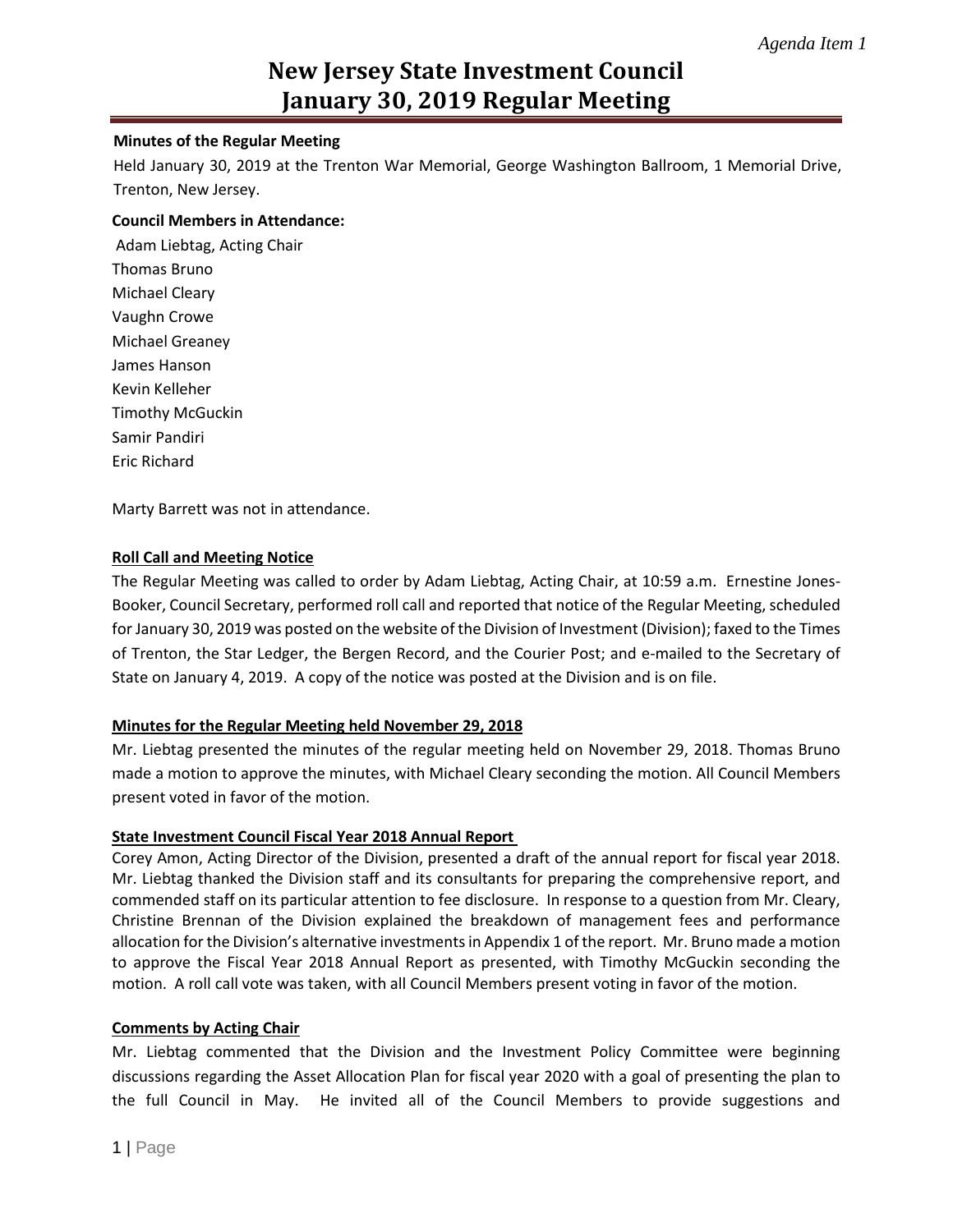recommendations for the process. Mr. Liebtag also referenced continuing efforts to have additional resources allocated to the Division in order to improve its capacity and effectiveness.

#### **Director's Report/Portfolio Update**

Mr. Amon presented the Director's Report, providing an update on portfolio performance and asset allocation through December 31, 2018.

Mr. Amon notified the Council of modifications to the Division's investments in CVC Capital Partners VI; OZNJ Real Asset Opportunities and OZ Energy Partners; Benefit Street Partners Special Situations Fund; and Perella Weinberg Real Estate Funds II and II. Further, Mr. Amon notified the Council of redemptions in the Division's risk mitigation and global diversified credit portfolios. Eric Richard reiterated his concerns about the cost of the risk mitigation portfolio and its effectiveness in providing downside protection.

The Council took a brief meeting recess at this time.

#### **Private Equity Investments**

#### *Pacing Analysis Overview*

Michelle Davidson of TorreyCove presented a commitment pacing and cash flow analysis overview for the fund's private equity and real asset portfolios, including recommended commitment amounts for 2019 and subsequent years.

# *Interpretation of N.J.A.C. 17:16-90.4*

Mr. Amon explained the difficulties faced by the Division in interpreting and implementing the regulatory limitation on private equity investments set forth in N.J.A.C. 17:16-90.4 and presented a proposed interpretation for Council consideration in "Attachment A". Mr. Liebtag made a motion to approve the interpretation as presented, which motion was seconded by Kevin Kelleher. On a roll call vote, the motion was approved, with nine members (Messrs. Cleary, Crowe, Greaney, Hanson, Kelleher, Liebtag, McGuckin, Pandiri and Richard) voting in favor and one (Mr. Bruno) voting against.

#### **Real Assets Investments**

#### *Real Assets Overview*

Michelle Davidson of TorreyCove presented an overview of private real assets and presented a proposed framework for investing in these assets. In response to Mr. Liebtag's question regarding proper benchmarks for real assets, Ms. Davidson presented a number of options that could be considered by the Council.

# *Brookfield Capital Partners V, L.P.*

Kevin Higgins of the Division and Ms. Davidson presented an investment of up to \$100 million in Brookfield Capital Partners V, L.P., a fund focused on diversified real assets. Mr. Higgins summarized the experience and track record of the fund's investment team, the fund's investment strategy and Environmental, Social, Governance (ESG) Policy, and the terms of the investment. Mr. Higgins and Ms. Davidson explained the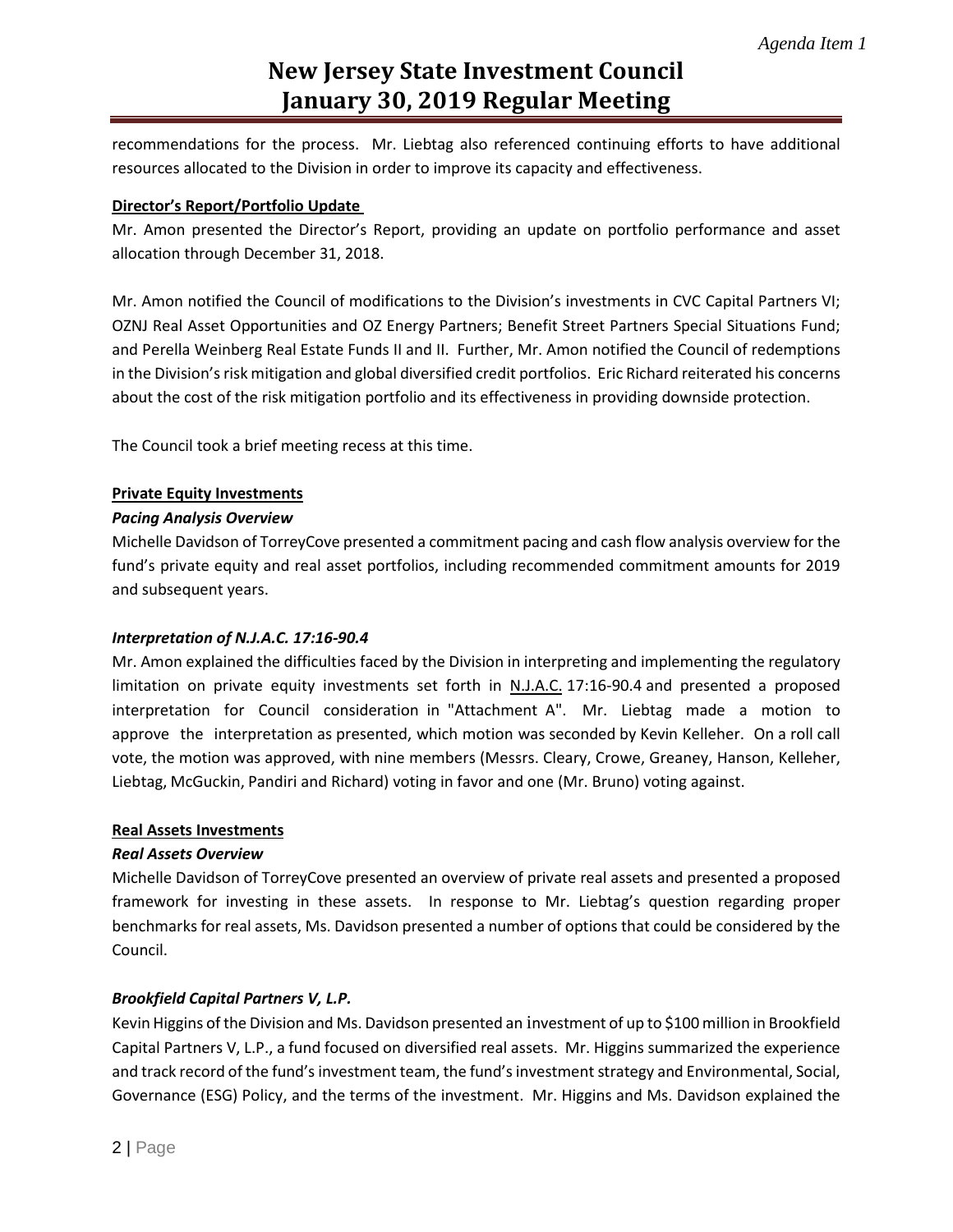Division's investment in, and the performance of, a prior Brookfield fund, in response to questions from Mr. Liebtag. Mr. Liebtag reported that the IPC had extensively reviewed the investment and recommended presentation to the Council.

# *Homestead Capital USA Farmland Fund II, L.P.*

Jared Speicher of the Division and Ms. Davidson presented an investment of up to \$100 million in Homestead Capital USA Farmland Fund III, L.P., a real asset fund focused on U.S. farmland investments. Mr. Speicher described the fund's strategy, investment team and ESG policy, as well as material terms of the investment. In response to a request by Mr. Liebtag, Mr. Speicher discussed the effect of tariffs on the investment. Mr. Speicher, Mr. Amon and Ms. Davidson discussed the performance of Homestead's prior funds, in response to queries from Mr. Liebtag and Samir Pandiri. Mr. Liebtag reported that the IPC had extensively reviewed the investment and recommended presentation to the Council.

# **Deferred Compensation Plan Annual Update**

Todd Rowohlt of the Division provided an annual update on the New Jersey State Employees Deferred Compensation Plan ("DCP"), reporting a change in the DCP's fund options. Mr. Rowohlt reported that the DCP Board had replaced the Small Cap Growth Fund, managed by RBC Global Asset Management, with the Small Cap Growth II Fund, managed by Wellington Management, as an investment option.

# **Report on Treasury Supplemental Code of Ethics**

Susan Sarnowski of the Division provided a report on the Treasury Supplemental Code of Ethics, which governs personal investing by Division employees. Ms. Sarnowski reported that the Division made revisions to the Supplemental Code that took effect in March 2018 and conducted employee training on the Supplemental Code as revised. Ms. Sarnowski reported that there were three violations of the Supplemental Code since the date of the Division's last report to the Council.

# **Proposed Amendments to Council Regulations**

Susan Sarnowski of the Division presented proposed amendments to N.J.A.C. 17:16-1 (General Provisions), 3 (Classification of Funds), 5 (Securities Lending Transactions), 23 (Global Diversified Credit Investments), 32 (Certificates of Deposit), 48 (Global Equity Investments (Pension and Annuity Funds)), 69 (Common Pension Funds), 71 (Real Assets), 81 (Foreign Currency Transactions), 90 (Private Equity), 95 (Opportunistic Investments) and 100 (Absolute Return Strategy Investments). The proposed amendments are intended to implement the provisions of P.L. 2018, c.55, which, among other changes, transfers investment policy authority from the Council to the Board of Trustees of the Police and Firemen's Retirement System (PFRS). The proposed amendments also include amendments to Subchapter 32 (Certificates of Deposit) to address issues related to investing in certificates of deposit issued by banks. In response to questions from Mr. Cleary and Mr. Bruno, Ms. Sarnowski described the proposed allocation of investments and fees among the various pension plans.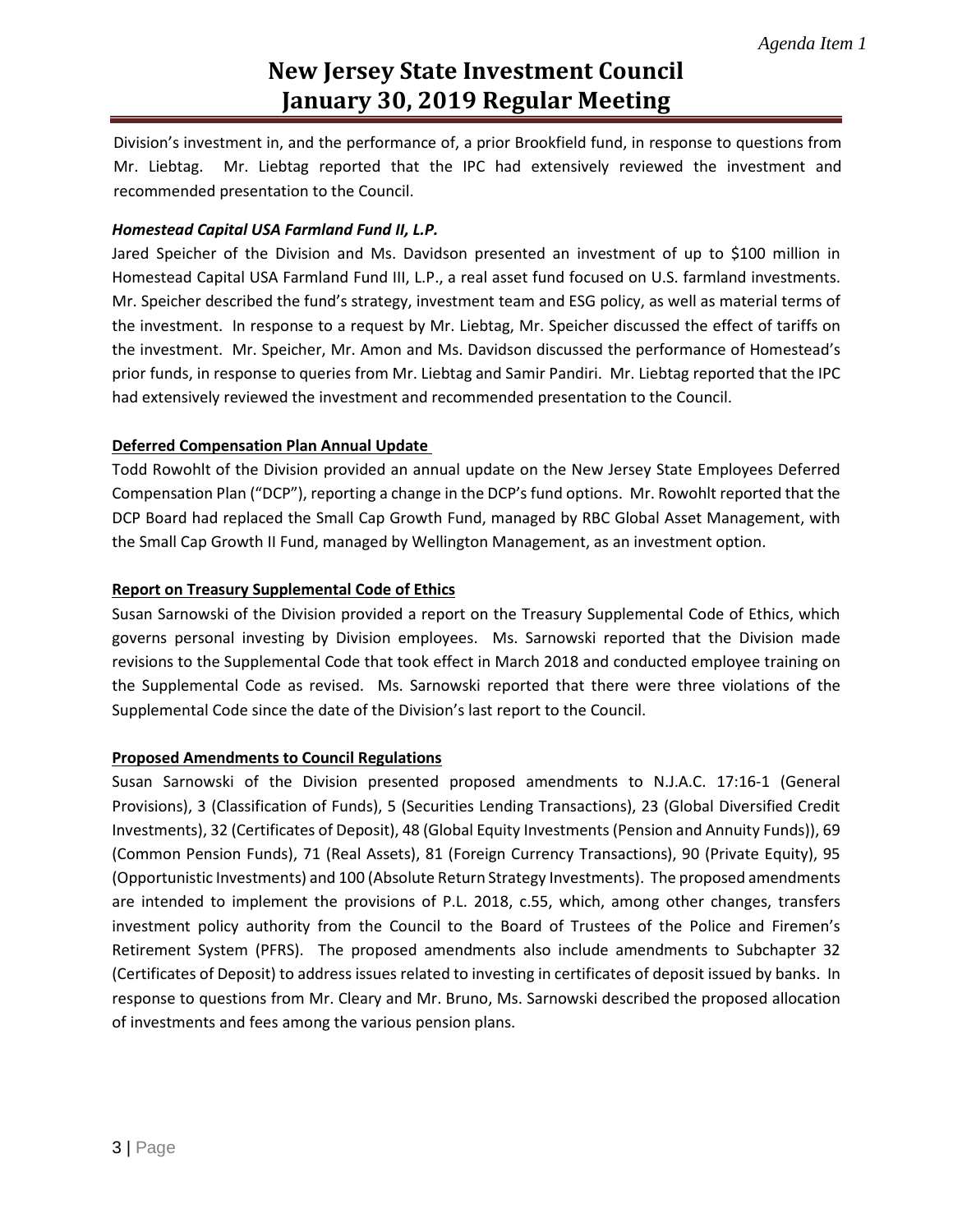Mr. Liebtag made a motion to adopt the attached resolution "Attachment B" approving the proposed amendments, which motion was seconded by James Hanson. On a roll call vote, all members of the Council present voted in favor of the motion.

# **Report on Northern Ireland**

Ms. Sarnowski presented to the Council the Division's annual report to the Governor and the Legislature with respect to U.S. corporations doing business in Northern Ireland and their adherence to the MacBride Principles of nondiscrimination in employment and freedom of workplace opportunity.

# **Report on Statute Prohibiting Investments in Companies that Boycott Israel**

Ms. Sarnowski presented to the Council the Division's annual report to the Legislature in accordance with P.L. 2016, c. 24, which prohibits investment in companies that boycott Israel. In response to a question from Mr. Liebtag, Mr. Amon described the Division's practice of considering input from interested third parties.

# **Notice of Change in May and July 2019 Council Meeting Dates**

Mr. Liebtag notified the Council of a change in the meeting date of the Council's May and July meetings due to scheduling conflicts. The revised dates for those meetings are May 29, 2019 and July 24, 2019.

# **Public Comment**

Frank Abella of Investment Partners Asset Management and Community Informatics presented a number of proposed recommendations regarding pension reform, investments and various Division management matters.

# **Adjournment**

Mr. Liebtag made a motion to adjourn the meeting, with Vaughn Crowe seconding the motion. All Council members present voted in favor of the motion. The meeting was adjourned at 1:13 p.m.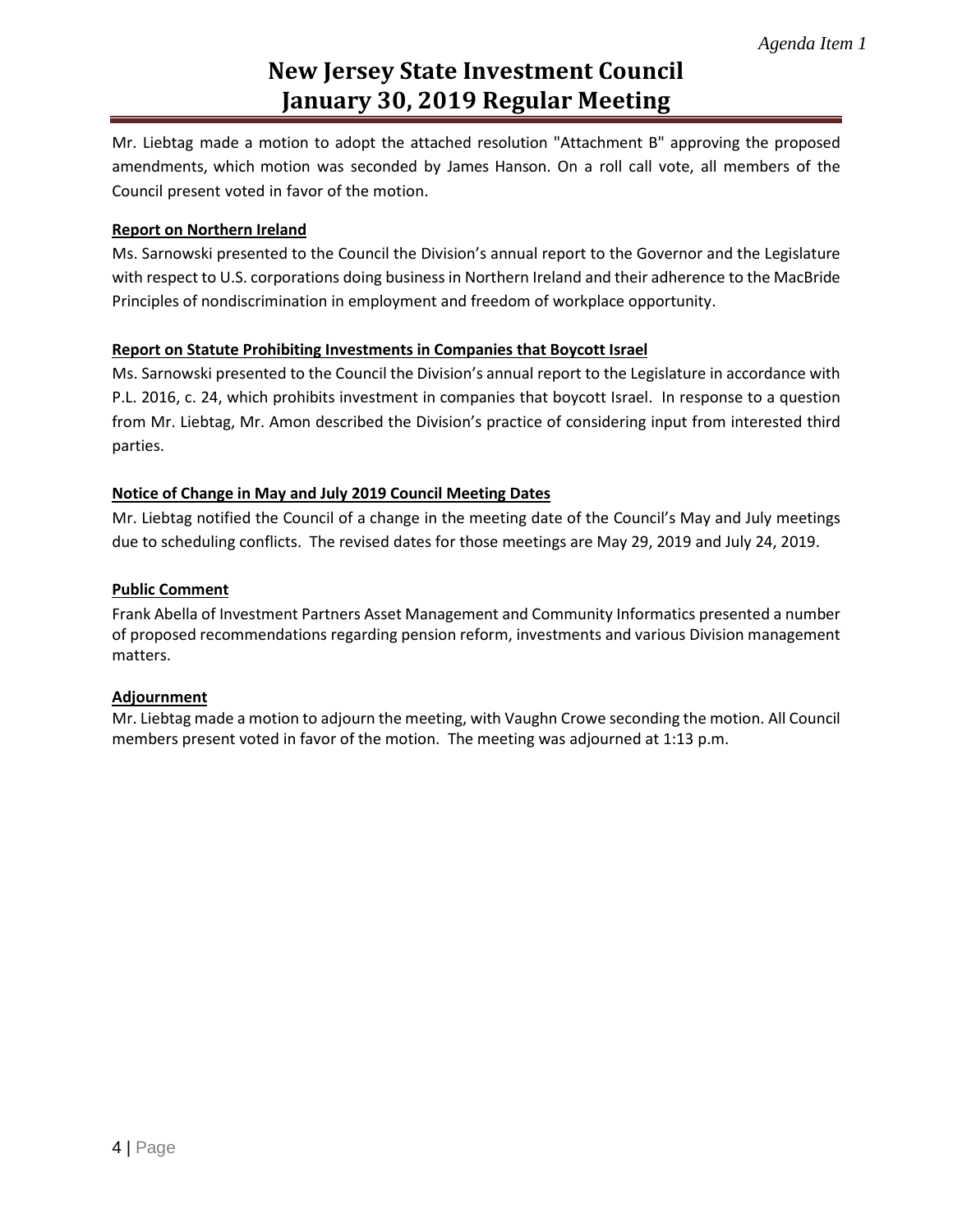

*Attachment A*

**ELIZABETH MAHER MUOIO** *State Treasurer*

*Acting Director*

# State of New Jersey

**PHILIP D. MURPHY** *Governor*

**SHEILA Y. OLIVER** *Lt. Governor*

DEPARTMENT OF THE TREASURY DIVISION OF INVESTMENT P.O. BOX 290 TRENTON, NJ 08625-0290 Telephone (609) 292-5106 Facsimile (609) 984-4425

**COREY AMON**

January 25, 2019

MEMORANDUM TO: State Investment Council

FROM: Corey Amon

Acting Director

# SUBJECT: **Interpretation of N.J.A.C. 17:16-90.4 - Limitations on Private Equity Investments**

# **Background**

Under the State Investment Council's (the "Council") Regulations, N.J.A.C. 17:16-  $90.4(a)(1)$  provides that "[a]t the time of initial purchase... [t]he aggregate market value of private equity investments under this subchapter shall not exceed 12 percent of the combined assets of all of the Pension and Annuity Funds." N.J.A.C. 17:16-90.4(b) provides that "[i]f, subsequent to initial purchase, the limitations in (a) above are exceeded, then the Council shall be notified … [and] the Division may be granted a six-month period of grace to reduce the level of participation below the maximum levels…"

To date, the Division has determined compliance with the 12 percent limitation by performing a calculation using the most recently available market values for the private and public portfolios, updated for cash flows. While the public investments are marked to market daily, the values used for private investments (including private equity investments) are based on the most recent information from the individual funds, which is received on a lag. The calculation excludes uncalled commitments and anticipated distributions.

The Division manages alternative investments in accordance with pacing analyses prepared by the various asset class consultants, with a goal of timing commitments so that anticipated capital calls and distributions result in a market value within the targeted range as set forth in the Council's asset allocation.

# **Discussion**

With respect to private equity investments, the Division's attempts to maintain the proper percentage under the asset allocation plan (10.25 percent) have resulted in the market value being close to the 12 percent regulatory cap in N.J.A.C. 17:16-90.4(a)(1). For example, as of June 30, 2018, the value of the private equity portfolio was \$8.71 billion, or 11.14% of the Pension Fund's total assets. The recent downturn in the public markets resulted in a ratio higher than 12 percent on two dates in December 2018. The Division and its private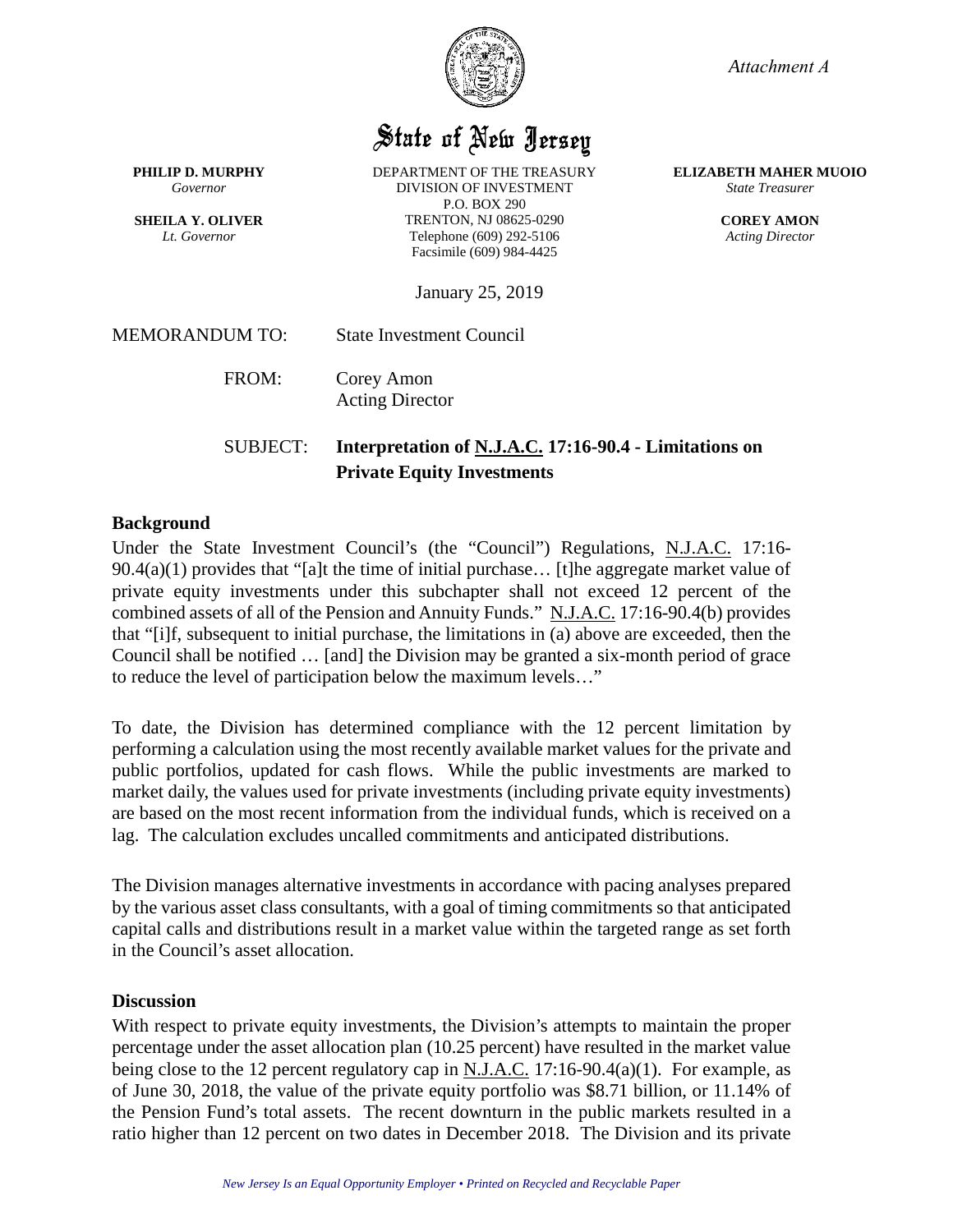equity consultant, TorreyCove Capital Partners, are currently undergoing a comprehensive portfolio review that may include consideration for various secondary sale options.

The recent volatility in the public markets has caused a number of issues with respect to the Pension Fund's private equity investments. First, because of the delay between the date of presentation to the Council and the date of closing, it is now difficult to predict whether the Pension Fund will be above or below the cap on the exact day of closing prior to expending resources on negotiating the final terms of the investment. Second, to the extent that the market value of private equity investments exceeds the 12 percent limitation, the Pension Fund will be unable to make additional private equity commitments, even if the pacing analysis indicates that distributions will likely reduce the percentage prior to any commitments being called. Failure to close on investments that are consistent with the pacing analysis interferes with the Division's ability to meet the asset allocation goals set by the Council.

# **Recommendation**

In order to preserve the ability to invest the Pension Fund assets in a manner consistent with the Council's asset allocation goals while at the same time avoiding unnecessary expenditures of staff and legal resources, the Division is asking the Council to do the following:

- 1) Interpret the term "time of initial purchase" in N.J.A.C. 17:16-90.4 to mean at the time of presentation to the State Investment Council (or, for investments under \$50 million, the Investment Policy Committee) under N.J.A.C. 17:16-69.9. The term "initial purchase" is not defined in the Regulations, and it is unclear how the term applies to private equity investments, which often involve an initial "purchase" of fund interests with no market value, followed by a series of capital calls and distributions over the course of a multi-year investment period. By interpreting the term "time of initial purchase" to mean the earliest date on which the investment may proceed under the Regulations, the Division will be able to make a determination whether the investment is permitted under N.J.A.C. 17:16-90.4(a)(1) prior to expending staff and legal resources on negotiating the final terms of the investment. If the market value of the Pension Fund's private equity investments subsequently exceeds the limitation, the Division will notify the Council, at which point the Council can determine under N.J.A.C. 17:16- 90.4(b) whether to provide the Division with a grace period to reduce the overall exposure of its private equity portfolio below the maximum level.
- 2) As part of its asset allocation discussion, consider adjusting the regulatory limit on private equity investments to provide adequate flexibility relative to the target allocation.

Since the Council is the proper body to interpret its own regulations, the Division is seeking guidance from the Council in interpreting N.J.A.C. 17:16-90.4 prior to finalizing the legal documentation on its pending private equity investments.